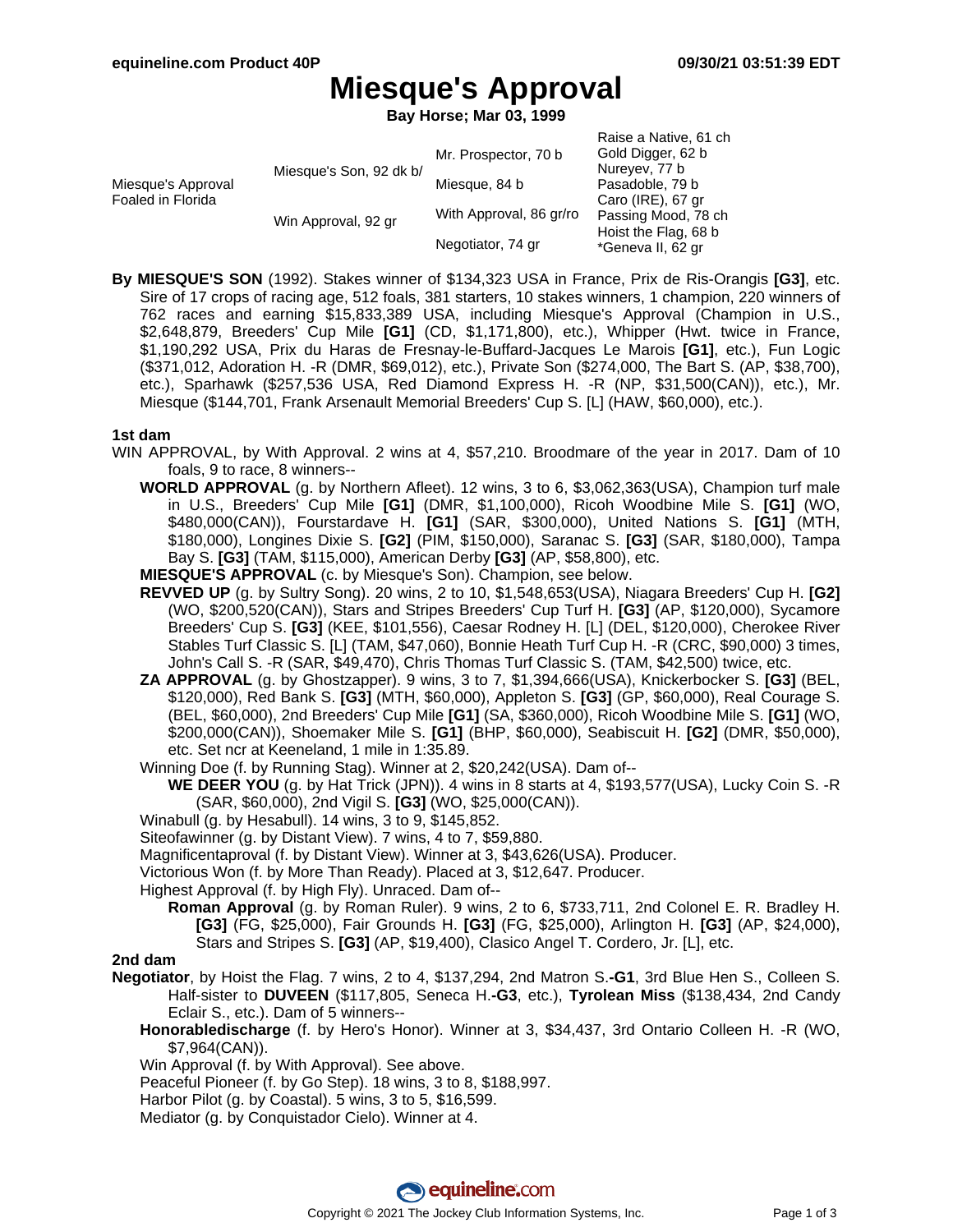# **Miesque's Approval**

**Bay Horse; Mar 03, 1999**

Pleasure Point (twin) (f. by Honest Pleasure). Unplaced. Dam of--

- **FORRY COW HOW** (g. by Horatius). 10 wins, 2 to 5, \$432,275, Congressional H. [L]-ntr, 1 1/4 miles in 2:01.50 (LRL, \$45,000), Maryland Million Classic S. -R-ntr, 1 3/16 miles in 1:55.52 (LRL, \$82,500), Jennings H. -R (PIM, \$60,000), Star de Naskra S. -R (LRL, \$36,000), Hail Emperor S. (LRL, \$15,900), etc.
- **ORIGINAL GRAY** (c. by Smarten). 4 wins at 3 and 4, \$179,693, Hirsch Jacobs S. [L] (PIM, \$33,585), Star de Naskra S. -R (PIM, \$36,000), 2nd Housebuster H. [L] (PIM, \$15,770), Northern Wolf S. [L] (LRL, \$10,680), Damitrius S. [L] (DEL, \$10,000), etc.
- **Anything for You** (f. by Allen's Prospect). 4 wins at 3 and 4, \$133,600, 3rd Politely S. -R (LRL, \$6,600), Squan Song S. -R (LRL, \$5,500). Producer.
- Georgia K. (f. by Horatius). Winner at 2, \$20,995. Dam of--
	- **AGGADAN** (c. by Carnivalay). 12 wins, 3 to 5, \$860,406, Jennings H. -R (PIM, \$60,000), Northern Dancer S. -R (LRL, \$45,000), Challedon S. -R (PIM, \$45,000), 2nd Vosburgh S. **[G1]** (BEL, \$100,000), Tom Fool H. **[G2]** (BEL, \$30,000), etc. Sire.
	- **LOVE YOU MADLY** (f. by Partner's Hero). 6 wins, 2 to 5, \$160,985, Skipat S. (PIM, \$30,000), 3rd Marshua S. (LRL, \$6,600). Producer.
	- Argentesque (f. by Silver Deputy). Unraced. Dam of--
		- **SONNY INSPIRED** (g. by Artie Schiller). 11 wins, 2 to 7, \$643,045, Fire Plug S. (LRL, \$45,000), Ben's Cat S. -R (LRL, \$45,000) twice, Find S. -R (LRL, \$45,000), 2nd Mister Diz S. -R (PIM, \$15,150), Not For Love S. -R (LRL, \$15,000), etc.
- Parla Mi d'Amore (f. by Horatius). 4 wins in 7 starts at 3, \$54,055. Dam of--
	- **Huber Woods** (c. by Citidancer). 4 wins, 2 to 4, \$97,875, 3rd Flash S. **[G3]**.

**Citi Rhythm** (g. by Citidancer). 4 wins, 2 to 5, \$44,221, 2nd Colorado Derby (ARP, \$7,000).

**3rd dam**

- **\*GENEVA II**, by =Gulf-Weed. 4 wins at 2 and 4 in ARG and NA , \$20,180 (USA), Premio Carlos Casares, Premio Saturnino J. Unzue, 2nd Premio Eliseo Ramirez, Polla de Potrancas-Argentine One Thousand Guineas. Sister to **=AGITEE** (Premio General Luis Maria Campos, etc.), **=Ganan** (3rd Premio Bridge of Canny). Dam of 8 winners--
	- **DUVEEN** (c. by Arts and Letters). 8 wins, 3 to 6, \$117,805, Seneca H.**-G3**, South Bay H.-R.
	- **Tyrolean Miss** (f. by Nodouble). 6 wins, 3 to 5, \$138,434, 2nd Candy Eclair S., 3rd Blue Bonnet S.-R, [Q] [Q] at twice. Producer.
	- **Negotiator** (f. by Hoist the Flag). Black type placed winner, see above.
	- Wry Swiss (f. by Droll Role). Winner at 3, \$19,960. Dam of--
		- **CHOCOLATE SWISS** (f. by Magesterial). 4 wins at 2, \$113,067, Ontario Debutante S. [LR], 2nd Natalma S. **[G3]**, Sunflower S. -R (PHA, \$4,440). Dam of--
			- **Swiss Country** (f. by Country Pine). 8 wins at 3 and 4, \$209,695, 2nd Winnipeg Sun S. (ASD, \$5,500(CAN)), 3rd Matron Breeders' Cup S. (ASD, \$6,000(CAN)). Producer.
			- **Conwiss** (f. by Conveyor). 5 wins at 3, \$72,415, 2nd Helena S. (SUF, \$6,000). Producer.
			- **Houston's Pride** (g. by Turkoman). Winner at 2 and 4, \$22,800, 3rd Texas Heritage S. (HOU, \$2,750).

Switzerland (f. by \*Tibaldo). 12 wins, 2 to 5, \$31,560. Dam of--

- Game Geneva (f. by Successful Game). 3 wins at 3, \$8,842. Dam of--
	- **SEZ FOURTY** (f. by Sezyou). 11 wins, 2 to 4, \$594,348, Powder Break H. [L] (CRC, \$33,750), Riviera S. [L] (CRC, \$32,670), Miss Dade H. [L] (CRC, \$32,220), My Dear Girl S. [LR] (CRC, \$255,000), Florida Stallion/Susan's Girl S. [LR] (CRC, \$84,000), etc. Dam of--
		- **CAME UNWOUND** (f. by Cryptoclearance). 5 wins at 2, \$261,605, Princess Futurity [L] (LAD, \$46,290), Lafayette Futurity [L] (EVD, \$32,500), TTBA Sales Futurity -R-ntr, 5 furlongs in 0:58.13 (LS, \$112,485), 2nd Maker's Mark S. [L] (HOL, \$20,000), 3rd Fantasy S. **[G2]**.
		- **Majestic Fourty** (f. by Majestic Venture). Winner at 2 and 3, \$41,540, 3rd Florida Stallion Desert Vixen S. -R (CRC, \$8,250).
	- **Mighty Game** (c. by Mighty Appealing). 5 wins, 3 to 7, \$63,976, 3rd Hirsch Jacobs S. [L] (PIM, \$5,957).
- Swiss Bank Account (g. by Graustark). 8 wins, 5 to 9, \$59,067. Set ntr at Red Bank, 2 miles in 3:53.00.
- Say Geneva (f. by Oh Say). Winner at 3, \$17,740.